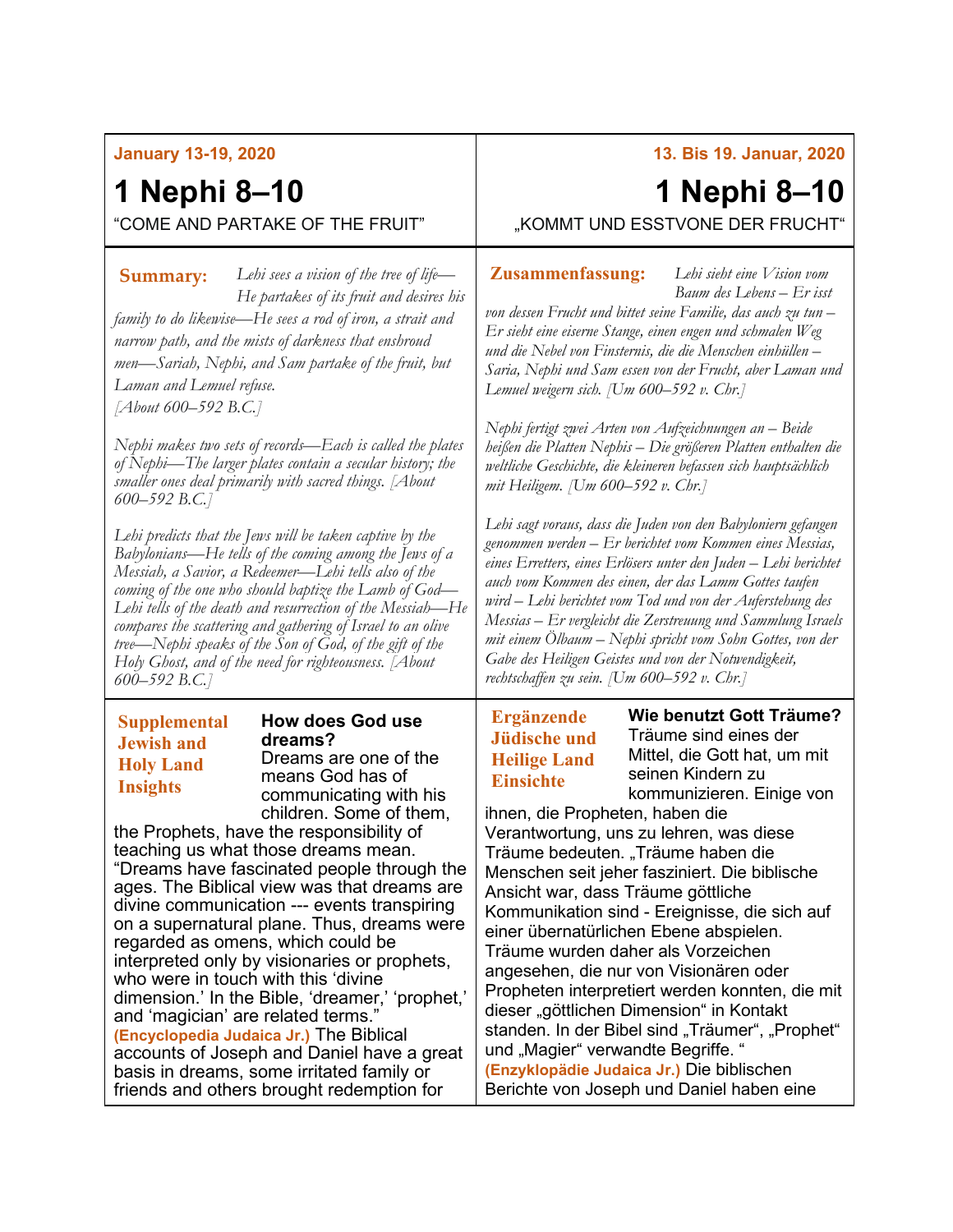| people as well as condemnation of people in<br>the lands where they lived.                                                                                                                                                                                                                                                                                                                                                                                                                                                                                                                                                                                                                                                                                                                                                                                                                                                                                                                                                                                                                                                                                            | großartige Grundlage in Träumen, einige<br>irritierte Familienmitglieder oder Freunde und<br>andere brachten Erlösung für die Menschen<br>sowie Verurteilung von Menschen in den<br>Ländern, in denen sie lebten.                                                                                                                                                                                                                                                                                                                                                                                                                                                                                                                                                                                                                                                                                                                                                                                                                                                                                                                                                                                                                                            |
|-----------------------------------------------------------------------------------------------------------------------------------------------------------------------------------------------------------------------------------------------------------------------------------------------------------------------------------------------------------------------------------------------------------------------------------------------------------------------------------------------------------------------------------------------------------------------------------------------------------------------------------------------------------------------------------------------------------------------------------------------------------------------------------------------------------------------------------------------------------------------------------------------------------------------------------------------------------------------------------------------------------------------------------------------------------------------------------------------------------------------------------------------------------------------|--------------------------------------------------------------------------------------------------------------------------------------------------------------------------------------------------------------------------------------------------------------------------------------------------------------------------------------------------------------------------------------------------------------------------------------------------------------------------------------------------------------------------------------------------------------------------------------------------------------------------------------------------------------------------------------------------------------------------------------------------------------------------------------------------------------------------------------------------------------------------------------------------------------------------------------------------------------------------------------------------------------------------------------------------------------------------------------------------------------------------------------------------------------------------------------------------------------------------------------------------------------|
| How are dreams used in the scriptures?<br>"Joseph was one such interpreter; he<br>explained Pharaoh's dreams of the fat and<br>thin cows as symbolizing seven years of<br>plenty followed by seven years of hunger<br>(Genesis 41). God's promise to Abraham<br>about the inheritance of the land of Israel<br>came in a dream (Genesis 15) and Samuel's<br>first prophecies were stimulated by God's<br>calling to him in a dream (1 Samuel 1:3)"<br>"Because of his great wisdom and ability to<br>interpret dreams, Daniel rose to positions of<br>responsibility and honor in the court of kings<br>Nebuchadnezzar, Belshazzar and Darius.<br>However, as a Jew, he was constantly<br>tormented by his rivals who denounced him<br>for not worshiping the idols of the land.<br>Daniel's piety and faith in God always stood<br>firm and despite all dangers, he continued to<br>pray daily in the traditional Jewish way.<br>When, as punishment, his enemies cast him<br>into a lion's den, he was prepared to<br>sacrifice his life. The next morning when the<br>king same to see Daniel's fate, he found him<br>calmly reciting." (Encyclopedia Judaica Jr.) | Wie werden Träume in den heiligen<br><b>Schriften verwendet?</b><br>"Joseph war ein solcher Dolmetscher; Er<br>erklärte Pharaos Träume von den fetten und<br>dünnen Kühen als Symbol für sieben Jahre des<br>Überflusses, gefolgt von sieben Jahren des<br>Hungers (Genesis 41). Gottes Verheißung an<br>Abraham über das Erbe des Landes Israel kam<br>in einem Traum (Genesis 15) und Samuels<br>erste Prophezeiungen wurden durch Gottes<br>Berufung zu ihm in einem Traum angeregt (1<br>Samuel 1: 3)." "Aufgrund seiner großen<br>Weisheit und Fähigkeit, Träume zu<br>interpretieren, stieg Daniel in verantwortliche<br>und ehrenvolle Positionen am Hof der Könige<br>Nebukadnezar, Belsazar und Darius auf. Als<br>Jude wurde er jedoch ständig von seinen<br>Rivalen gequält, die ihn anprangerten, weil er<br>die Götzen des Landes nicht verehrte. Daniels<br>Frömmigkeit und Glaube an Gott standen<br>immer fest und trotz aller Gefahren betete er<br>weiterhin täglich auf traditionelle jüdische<br>Weise. Als seine Feinde ihn zur Strafe in eine<br>Löwengrube warfen, war er bereit, sein Leben<br>zu opfern. Am nächsten Morgen, als der König<br>Daniels Schicksal sah, fand er ihn ruhig<br>rezitierend. " (Enzyklopädie Judaica Jr.) |
| What is the imagery of the Tree of Life?<br>The imagery of the Tree of Life is strong in<br>Jewish culture. On the precious silver plates<br>that I found in the store of a well known<br>Jewish Scribe in the Old City of Jerusalem<br>there is a "tree" with branches, laden with<br>"fruit" with a stream of "water" flowing by.<br>The words on this small sculpture fashioned<br>as a flat square plate come from the<br>Talmud. They recite part of a parable that a<br>tree watered by "living water," has precious<br>"fruit" that you would bring your children to<br>partake of. "Adam represents all of mankind;<br>the Garden of Eden, the world; the Tree of<br>Life, the Torah; and the serpent, the evil                                                                                                                                                                                                                                                                                                                                                                                                                                               | Was ist die Bildsprache des Baumes des<br>Lebens?<br>Die Bilder des Baumes des Lebens sind in der<br>jüdischen Kultur stark. Auf den kostbaren<br>Silbertafeln, die ich im Laden eines bekannten<br>jüdischen Schreibers in der Altstadt von<br>Jerusalem gefunden habe, steht ein "Baum"<br>mit Zweigen, beladen mit "Früchten", an dem<br>ein Strom von "Wasser" vorbeifließt. Die Worte<br>auf dieser kleinen Skulptur, die als flache<br>quadratische Platte gestaltet ist, stammen aus<br>dem Talmud. Sie rezitieren einen Teil eines<br>Gleichnisses, dass ein Baum, der mit<br>"lebendigem Wasser" bewässert wird, wertvolle<br>"Früchte" hat, an denen Sie Ihre Kinder<br>teilnehmen würden. "Adam repräsentiert die                                                                                                                                                                                                                                                                                                                                                                                                                                                                                                                                 |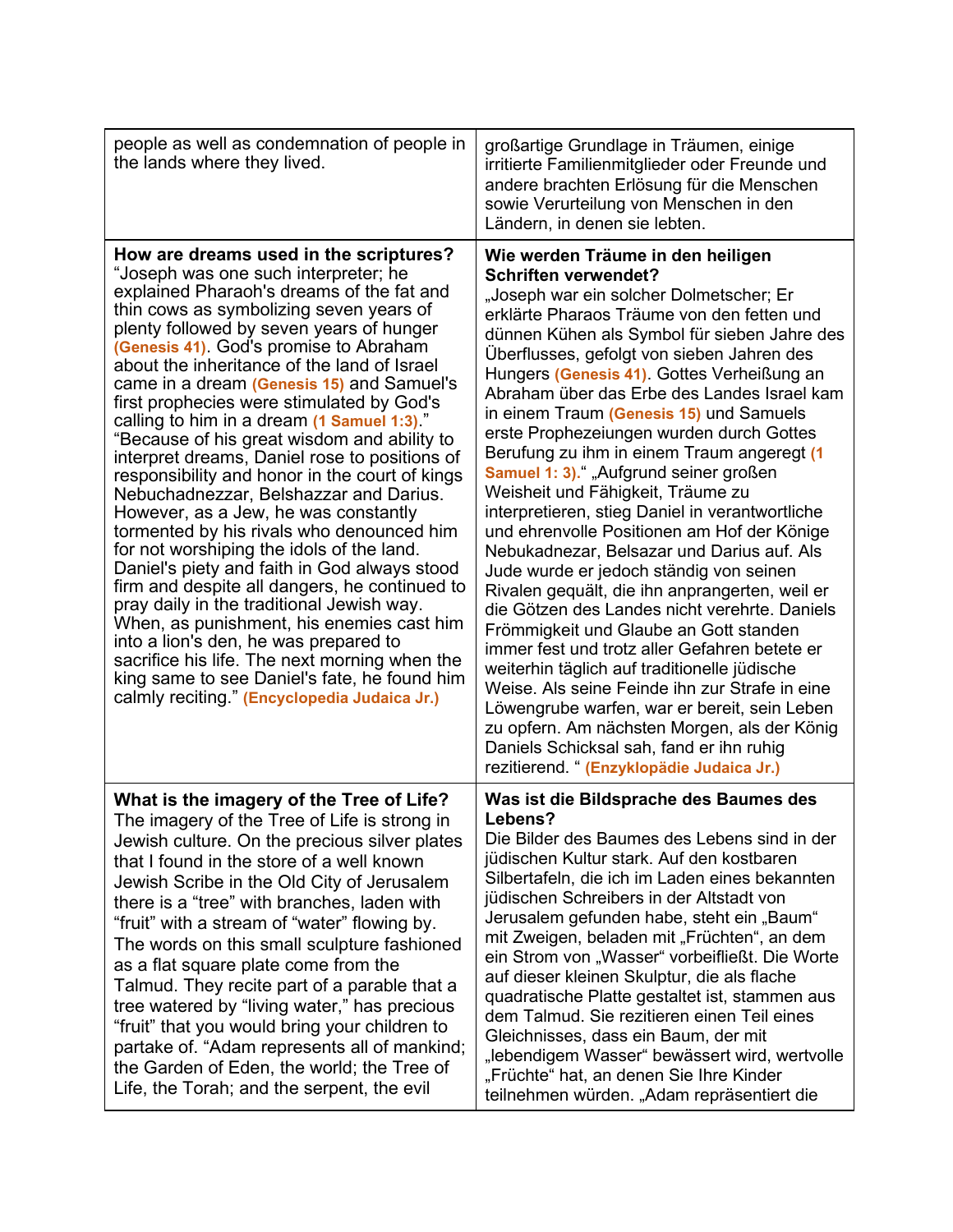| inclination. Just as Adam is placed in the<br>Garden, in the midst of which stands the<br>Tree of Life, so man is placed in the world in<br>order to observe the commandments of the<br>Torah." (Encyclopedia Judaica Jr.)                                                                                                                                                                                                                                                                                                                                                                                                                                                                                                                                                                                                                                                                                                             | ganze Menschheit; der Garten Eden, die Welt;<br>der Baum des Lebens, die Tora; und die<br>Schlange, die böse Neigung. So wie Adam in<br>den Garten gestellt wird, in dessen Mitte der<br>Baum des Lebens steht, so wird der Mensch in<br>die Welt gestellt, um die Gebote der Tora zu<br>befolgen." (Enzyklopädie Judaica Jr.)                                                                                                                                                                                                                                                                                                                                                                                                                                                                                                                                                                                                                                                                                                                          |
|----------------------------------------------------------------------------------------------------------------------------------------------------------------------------------------------------------------------------------------------------------------------------------------------------------------------------------------------------------------------------------------------------------------------------------------------------------------------------------------------------------------------------------------------------------------------------------------------------------------------------------------------------------------------------------------------------------------------------------------------------------------------------------------------------------------------------------------------------------------------------------------------------------------------------------------|---------------------------------------------------------------------------------------------------------------------------------------------------------------------------------------------------------------------------------------------------------------------------------------------------------------------------------------------------------------------------------------------------------------------------------------------------------------------------------------------------------------------------------------------------------------------------------------------------------------------------------------------------------------------------------------------------------------------------------------------------------------------------------------------------------------------------------------------------------------------------------------------------------------------------------------------------------------------------------------------------------------------------------------------------------|
| How does fruit become an image in the<br>scriptures?<br>"A part of the first harvest each year of<br>grains and of fruits was to be brought to the<br>Temple in Jerusalem as a thanksgiving<br>offering to God obeying the commandment:<br>'The choice first fruits of your soil shall you<br>bring to the house of the Lord' (Exodus<br>34:33) " (Encyclopedia Judaica Jr.)                                                                                                                                                                                                                                                                                                                                                                                                                                                                                                                                                           | Wie wird Frucht ein Bild in den heiligen<br>Schriften?<br>"Ein Teil der ersten Ernte jedes Jahr an<br>Getreide und Früchten sollte als Dankopfer an<br>Gott, der dem Gebot gehorcht, in den Tempel<br>in Jerusalem gebracht werden:, "Die ersten<br>Früchte deines Bodens sollst du zum Haus des<br>Herrn bringen" (2. Mose 34:33)." (Enzyklopädie<br>Judaica Jr.)                                                                                                                                                                                                                                                                                                                                                                                                                                                                                                                                                                                                                                                                                      |
| How symbolic is the color white?<br>White as a color is a combination of all<br>colors. That may mean a "wholeness" or<br>"completeness." Garments used by religious<br>Jews are often pure white. "In Ashkenazi<br>tradition it is not just the bride who wears<br>white on her wedding day. The groom, too,<br>stands under the canopy wearing his white<br>kitel, or robe, over his wedding finery. The<br>day of their marriage is a solemn one for the<br>bride and groom. They pray that their past<br>sins will be forgiven and they can start their<br>life together afresh. The white of their<br>clothing symbolizes the purity and the<br>forgiveness of sin for which they are hoping.<br>For this reason a similar garment is used to<br>clothe the dead for burial. The kitel therefore<br>also serves to remind the wearer of how<br>brief life is, and of the necessity for<br>atonement." (Enclyclopedia Judaica Jr.) | Wie symbolisch ist die Farbe Weiß?<br>Weiß als Farbe ist eine Kombination aller<br>Farben. Das kann eine "Ganzheit" oder<br>"Vollständigkeit" bedeuten. Von religiösen<br>Juden verwendete Kleidungsstücke sind oft<br>rein weiß. "In der aschkenasischen Tradition<br>trägt nicht nur die Braut an ihrem Hochzeitstag<br>Weiß. Auch der Bräutigam steht unter dem<br>Baldachin und trägt sein weißes Kitel oder<br>Gewand über seinem Hochzeitsschmuck. Der<br>Tag ihrer Hochzeit ist ein feierlicher Tag für<br>Braut und Bräutigam. Sie beten, dass ihre<br>vergangenen Sünden vergeben werden und<br>sie ihr gemeinsames Leben neu beginnen<br>können. Das Weiß ihrer Kleidung symbolisiert<br>die Reinheit und Vergebung der Sünde, auf die<br>sie hoffen. Aus diesem Grund wird ein<br>ähnliches Kleidungsstück verwendet, um die<br>Toten zur Beerdigung zu kleiden. Das Kitel<br>dient daher auch dazu, den Träger daran zu<br>erinnern, wie kurz das Leben ist und wie<br>notwendig es ist, sich zu versöhnen."<br>(Enclyclopedia Judaica Jr.) |
| Where does the practice of using white<br>bread on Sabbath come from?<br>The white bread used for the Sabbath<br>apparently has to be sweet also. "Rabbinic<br>tradition made hallah a special mitzvah for<br>women. Today the word is generally used to<br>mean the white Sabbath and festival loaf.                                                                                                                                                                                                                                                                                                                                                                                                                                                                                                                                                                                                                                  | Woher kommt die Praxis, am Sabbat<br>Weißbrot zu verwenden?<br>Das für den Sabbat verwendete Weißbrot<br>muss offenbar auch süß sein. "Die rabbinische<br>Tradition machte die Hallah zu einer<br>besonderen Mizwa für Frauen. Heute wird das<br>Wort allgemein für den weißen Sabbat und das<br>Festbrot verwendet. Und der Mizwa, Hallah zu                                                                                                                                                                                                                                                                                                                                                                                                                                                                                                                                                                                                                                                                                                           |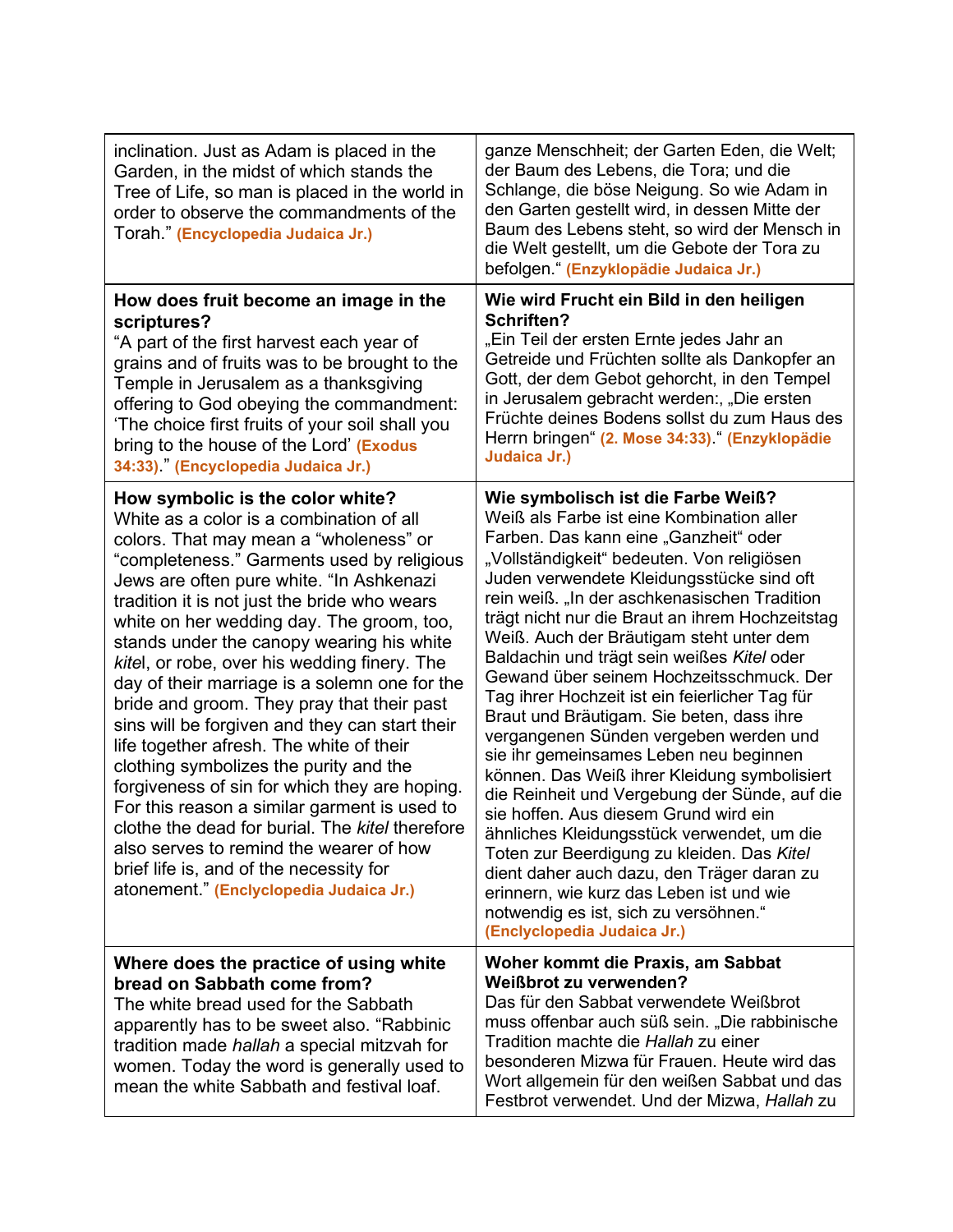| And the mitzvah of separating hallah is<br>followed by observant Jews in their bakeries<br>and in homes where the art of baking fresh<br>hallah is still practiced." "Loaves of hallah<br>appear in forms associated with special<br>occasions and different areas. The most<br>distinct special occasion is Passover, when<br>hallah appears as mazzah, unleavened<br>bread. Dough was often made into symbolic<br>shapes. One example is the bird shape<br>which represents the phrase 'As birds hover,<br>so will the Lord protect Jerusalem' (Isaiah<br>31:5). The sweet hallah, often round in<br>shape, is traditional for Rosh Ha-Shanah, to<br>symbolize the prayer for a sweet and a full<br>year." (Encyclopedia Judaica Jr.) | trennen, folgen aufmerksame Juden in ihren<br>Bäckereien und in Häusern, in denen die<br>Kunst, frische Hallah zu backen, noch immer<br>praktiziert wird." "Hallah-Brote erscheinen in<br>Formen, die mit besonderen Anlässen und<br>verschiedenen Bereichen verbunden sind. Der<br>deutlichste besondere Anlass ist das Passah,<br>wenn die Hallah als Mazzah, ungesäuertes<br>Brot, erscheint. Teig wurde oft in symbolische<br>Formen gebracht. Ein Beispiel ist die<br>Vogelform, die den Ausdruck "Wenn Vögel<br>schweben, wird auch der Herr Jerusalem<br>beschützen" darstellt (Jesaja 31: 5). Die süße<br>Hallah, oft rund, ist traditionell für Rosh Ha-<br>Shanah, um das Gebet für ein süßes und ein<br>ganzes Jahr zu symbolisieren."<br>(Enzyklopädie Judaica Jr.) |
|-----------------------------------------------------------------------------------------------------------------------------------------------------------------------------------------------------------------------------------------------------------------------------------------------------------------------------------------------------------------------------------------------------------------------------------------------------------------------------------------------------------------------------------------------------------------------------------------------------------------------------------------------------------------------------------------------------------------------------------------|---------------------------------------------------------------------------------------------------------------------------------------------------------------------------------------------------------------------------------------------------------------------------------------------------------------------------------------------------------------------------------------------------------------------------------------------------------------------------------------------------------------------------------------------------------------------------------------------------------------------------------------------------------------------------------------------------------------------------------------------------------------------------------|
| How does rod often become a symbol of                                                                                                                                                                                                                                                                                                                                                                                                                                                                                                                                                                                                                                                                                                   | Wie wird Stab oft zum Symbol der                                                                                                                                                                                                                                                                                                                                                                                                                                                                                                                                                                                                                                                                                                                                                |
| authority?                                                                                                                                                                                                                                                                                                                                                                                                                                                                                                                                                                                                                                                                                                                              | Autorität?                                                                                                                                                                                                                                                                                                                                                                                                                                                                                                                                                                                                                                                                                                                                                                      |
| The word "rod" is one of the symbols of                                                                                                                                                                                                                                                                                                                                                                                                                                                                                                                                                                                                                                                                                                 | Das Wort "Stab" ist eines der Symbole der                                                                                                                                                                                                                                                                                                                                                                                                                                                                                                                                                                                                                                                                                                                                       |
| authority. For example: Moses prayed to                                                                                                                                                                                                                                                                                                                                                                                                                                                                                                                                                                                                                                                                                                 | Autorität. Zum Beispiel: Mose betete zu Gott,                                                                                                                                                                                                                                                                                                                                                                                                                                                                                                                                                                                                                                                                                                                                   |
| God, then he lifted up his rod and the waters                                                                                                                                                                                                                                                                                                                                                                                                                                                                                                                                                                                                                                                                                           | dann hob er seinen Stab und das Wasser des                                                                                                                                                                                                                                                                                                                                                                                                                                                                                                                                                                                                                                                                                                                                      |
| of the Red Sea parted, and the Israelites                                                                                                                                                                                                                                                                                                                                                                                                                                                                                                                                                                                                                                                                                               | Roten Meeres teilte sich, und die Israeliten                                                                                                                                                                                                                                                                                                                                                                                                                                                                                                                                                                                                                                                                                                                                    |
| crossed safely to the opposite shore. "And                                                                                                                                                                                                                                                                                                                                                                                                                                                                                                                                                                                                                                                                                              | gingen sicher zum gegenüberliegenden Ufer.                                                                                                                                                                                                                                                                                                                                                                                                                                                                                                                                                                                                                                                                                                                                      |
| thou shalt take this rod in thine hand,                                                                                                                                                                                                                                                                                                                                                                                                                                                                                                                                                                                                                                                                                                 | "Und du sollst diesen Stab in deine Hand                                                                                                                                                                                                                                                                                                                                                                                                                                                                                                                                                                                                                                                                                                                                        |
| wherewith thou shalt do signs." (Exodus 4:17)                                                                                                                                                                                                                                                                                                                                                                                                                                                                                                                                                                                                                                                                                           | nehmen, womit du Zeichen tun sollst." (2. Mose                                                                                                                                                                                                                                                                                                                                                                                                                                                                                                                                                                                                                                                                                                                                  |
| "But lift thou up thy rod, and stretch out thine                                                                                                                                                                                                                                                                                                                                                                                                                                                                                                                                                                                                                                                                                        | 4:17) "Aber hebe deinen Stab hoch und strecke                                                                                                                                                                                                                                                                                                                                                                                                                                                                                                                                                                                                                                                                                                                                   |
| hand over the sea and divide it: and the                                                                                                                                                                                                                                                                                                                                                                                                                                                                                                                                                                                                                                                                                                | deine Hand über das Meer und teile es; und                                                                                                                                                                                                                                                                                                                                                                                                                                                                                                                                                                                                                                                                                                                                      |
| children of Israel shall go on dry [ground]                                                                                                                                                                                                                                                                                                                                                                                                                                                                                                                                                                                                                                                                                             | die Kinder Israel werden auf trockenem Boden                                                                                                                                                                                                                                                                                                                                                                                                                                                                                                                                                                                                                                                                                                                                    |
| through the midst of the sea." (Exodus 14:16)                                                                                                                                                                                                                                                                                                                                                                                                                                                                                                                                                                                                                                                                                           | durch die Mitte des Meeres gehen." (2. Mose                                                                                                                                                                                                                                                                                                                                                                                                                                                                                                                                                                                                                                                                                                                                     |
| "Therefore he was constrained to speak                                                                                                                                                                                                                                                                                                                                                                                                                                                                                                                                                                                                                                                                                                  | 14:16) "Darum war er gezwungen, mehr zu                                                                                                                                                                                                                                                                                                                                                                                                                                                                                                                                                                                                                                                                                                                                         |
| more unto them saying: Behold my brethren,                                                                                                                                                                                                                                                                                                                                                                                                                                                                                                                                                                                                                                                                                              | ihnen zu sprechen und zu sagen: Siehe, meine                                                                                                                                                                                                                                                                                                                                                                                                                                                                                                                                                                                                                                                                                                                                    |
| have ye not read that God gave power unto                                                                                                                                                                                                                                                                                                                                                                                                                                                                                                                                                                                                                                                                                               | Brüder, habt ihr nicht gelesen, dass Gott einem                                                                                                                                                                                                                                                                                                                                                                                                                                                                                                                                                                                                                                                                                                                                 |
| one man, even Moses, to smite upon the                                                                                                                                                                                                                                                                                                                                                                                                                                                                                                                                                                                                                                                                                                  | Mann, sogar Mose, die Macht gegeben hat, auf                                                                                                                                                                                                                                                                                                                                                                                                                                                                                                                                                                                                                                                                                                                                    |
| waters of the Red Sea, and they parted                                                                                                                                                                                                                                                                                                                                                                                                                                                                                                                                                                                                                                                                                                  | das Wasser des Roten Meeres zu schlagen.                                                                                                                                                                                                                                                                                                                                                                                                                                                                                                                                                                                                                                                                                                                                        |
| hither and thither, insomuch that the                                                                                                                                                                                                                                                                                                                                                                                                                                                                                                                                                                                                                                                                                                   | und sie trennten sich hierher und dorthin,                                                                                                                                                                                                                                                                                                                                                                                                                                                                                                                                                                                                                                                                                                                                      |
| Israelites, who were our fathers, came                                                                                                                                                                                                                                                                                                                                                                                                                                                                                                                                                                                                                                                                                                  | insofern, als die Israeliten, die unsere Väter                                                                                                                                                                                                                                                                                                                                                                                                                                                                                                                                                                                                                                                                                                                                  |
| through upon dry ground, and the waters                                                                                                                                                                                                                                                                                                                                                                                                                                                                                                                                                                                                                                                                                                 | waren, auf trockenem Boden durchkamen und                                                                                                                                                                                                                                                                                                                                                                                                                                                                                                                                                                                                                                                                                                                                       |
| closed upon the armies of the Egyptians and                                                                                                                                                                                                                                                                                                                                                                                                                                                                                                                                                                                                                                                                                             | das Wasser die Armeen der Ägypter schloss                                                                                                                                                                                                                                                                                                                                                                                                                                                                                                                                                                                                                                                                                                                                       |
| swallowed them up?" (Helaman 8:11)                                                                                                                                                                                                                                                                                                                                                                                                                                                                                                                                                                                                                                                                                                      | und sie verschluckte?" (Helaman 8:11)                                                                                                                                                                                                                                                                                                                                                                                                                                                                                                                                                                                                                                                                                                                                           |
| What is the cure for mockery?                                                                                                                                                                                                                                                                                                                                                                                                                                                                                                                                                                                                                                                                                                           | Was ist das Heilmittel gegen Spott?                                                                                                                                                                                                                                                                                                                                                                                                                                                                                                                                                                                                                                                                                                                                             |
| Mockery has no place in true religion. "We                                                                                                                                                                                                                                                                                                                                                                                                                                                                                                                                                                                                                                                                                              | Spott hat keinen Platz in der wahren Religion.                                                                                                                                                                                                                                                                                                                                                                                                                                                                                                                                                                                                                                                                                                                                  |
| believe that it is necessary for man to be                                                                                                                                                                                                                                                                                                                                                                                                                                                                                                                                                                                                                                                                                              | "Wir glauben, dass es notwendig ist, dass der                                                                                                                                                                                                                                                                                                                                                                                                                                                                                                                                                                                                                                                                                                                                   |
| placed in communication with God; that he                                                                                                                                                                                                                                                                                                                                                                                                                                                                                                                                                                                                                                                                                               | Mensch in Kommunikation mit Gott gebracht                                                                                                                                                                                                                                                                                                                                                                                                                                                                                                                                                                                                                                                                                                                                       |
| should have revelation from him I do not                                                                                                                                                                                                                                                                                                                                                                                                                                                                                                                                                                                                                                                                                                | wird. dass er Offenbarung von ihm haben sollte                                                                                                                                                                                                                                                                                                                                                                                                                                                                                                                                                                                                                                                                                                                                  |
| wonder that so many men treat religion with                                                                                                                                                                                                                                                                                                                                                                                                                                                                                                                                                                                                                                                                                             | Ich wundere mich nicht, dass so viele                                                                                                                                                                                                                                                                                                                                                                                                                                                                                                                                                                                                                                                                                                                                           |
| contempt, and regard it as something not                                                                                                                                                                                                                                                                                                                                                                                                                                                                                                                                                                                                                                                                                                | Männer Religion mit Verachtung behandeln                                                                                                                                                                                                                                                                                                                                                                                                                                                                                                                                                                                                                                                                                                                                        |